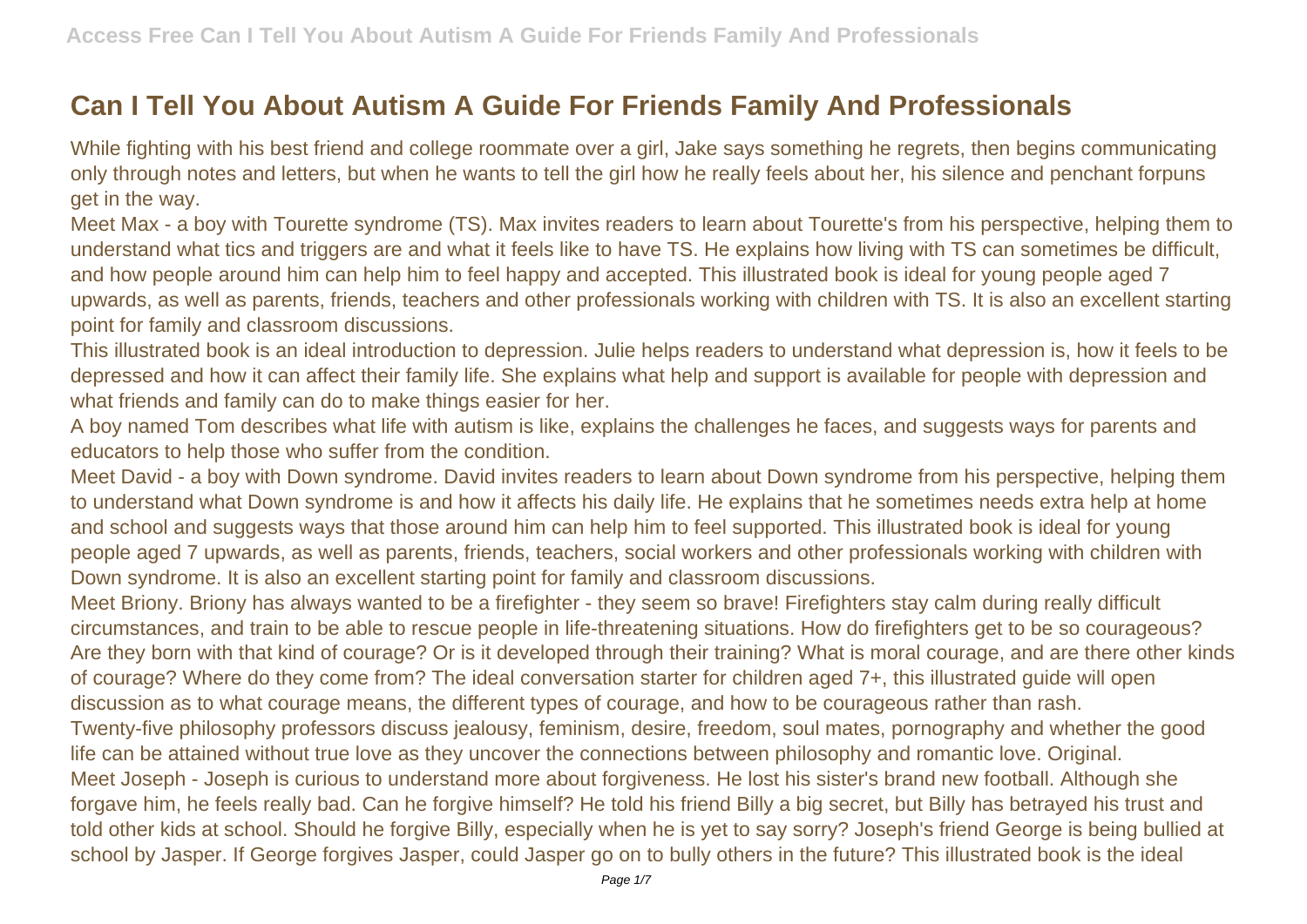conversation starter for children aged 7+ to explore what forgiveness means, what it is and isn't and when it might and might not be appropriate.

Meet Issy – an 11-year-old girl with pathological demand avoidance syndrome (PDA), a condition on the autism spectrum. Issy invites readers to learn about PDA from her perspective, helping them to understand how simple, everyday demands can cause her great anxiety and stress. Issy tells readers about all the ways she can be helped and supported by those around her. This illustrated book is for readers aged 7 and upwards, and will be an excellent way to increase understanding about PDA in the classroom or at home. It also includes practical tips and recommended resources for parents and professionals. Meet Sophie - a girl with cerebral palsy (CP). Sophie invites readers to learn about CP from her perspective, helping them to understand what it is like to use a wheelchair to move around and assistive technology to communicate. She also introduces readers to some of her friends who have different forms of CP and explains that living with CP can sometimes be difficult, but there are many ways she is supported so that she can lead a full and happy life. This illustrated book is ideal for young people aged 7 upwards, as well as parents, friends, teachers and professionals working with children with CP. It is also an excellent starting point for family and classroom discussions.

Discusses selective mutism, explaining how those suffering from the disorder experience intense fear and panic in social situations, and offers suggestions for how parents and educators can help those afflicted.

Meet Kit - a 12 year old undergoing medical transition - as he talks about gender and the different ways it can be explored. He explains what it is like to transition and how his friends, family and teachers can help through talking, listening and being proactive. With illustrations throughout, this is an ideal way to start conversations about gender diversity in the classroom or at home and suitable for those working in professional services and settings. The book also includes a useful list of recommended reading, organisations and websites for further information and support.

One hot sticky summer three very different sisters, each with something to hide, descend on their granny . . . Susan has just broken up with her fiancé, but she isn't exactly telling the full story. Felicity, elegant and successful, usually spends her brief holidays on top of a mountain or shopping on Fifth Avenue, so how come she's spending so long 'just chilling out'? And Marianne, carefree and feckless, perennially on the run from boyfriends and jobs, what kind of a mess has she got herself into this time? Add to the mix an intriguing long-lost cousin, and Angela, their long-suffering granny . . . well, something has to give and when it does the girls' lives will be transformed for ever.

Introducing Adam, who has Asperger syndrome -- Reading feelings -- Tones of voice -- Playing with others -- Loud noises -- Confusing groups -- Unexpected change -- Motor skills -- Special interests -- What is Asperger syndrome? -- How to help -- How teachers can help.

Meet Chelsea - a young girl who was adopted. Chelsea invites you to learn about adoption from her perspective and introduces us to two friends of hers who were also transracially adopted. Chelsea and her friends help children understand what it means to be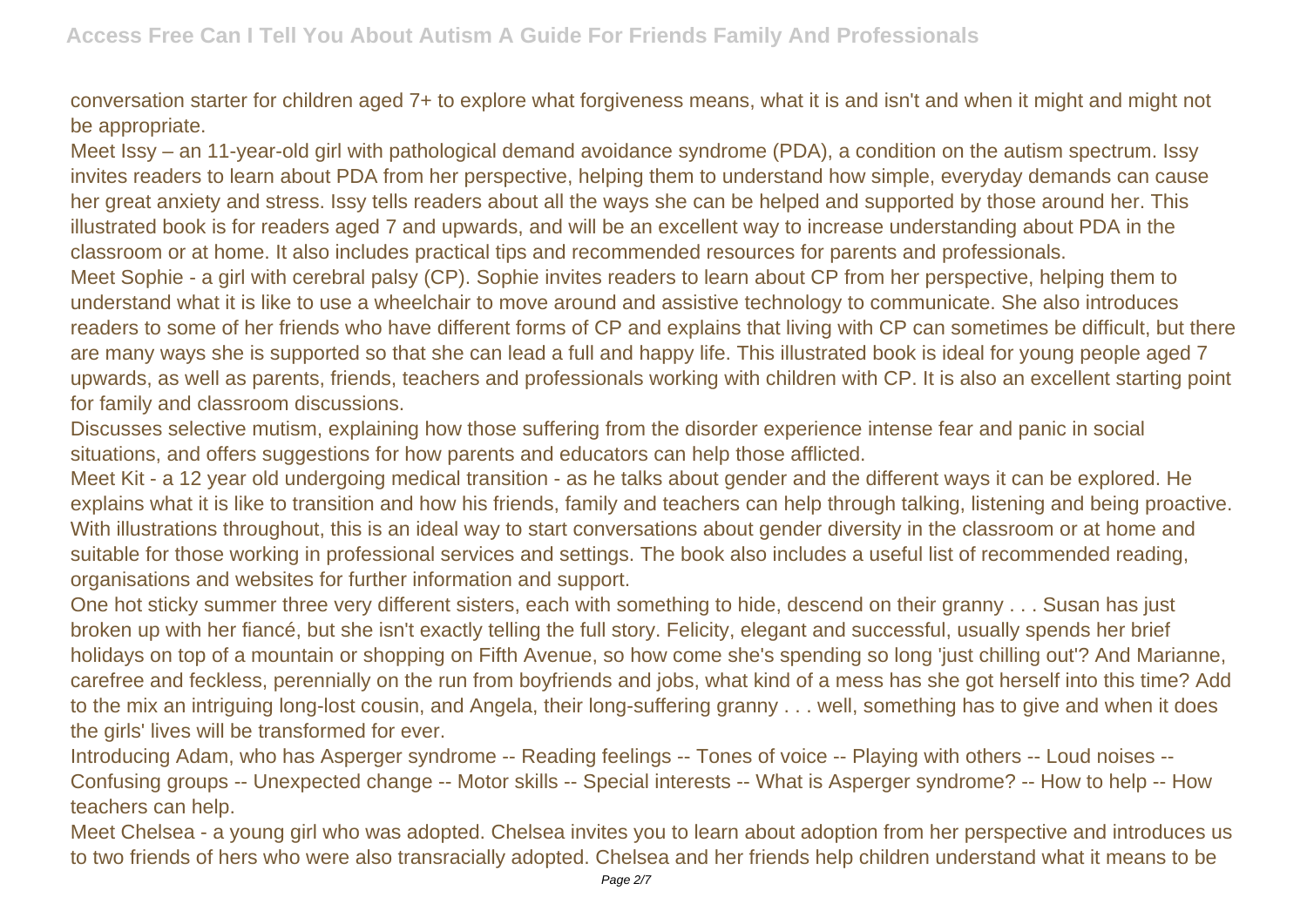adopted, the experiences and challenges that follow the adoption process, and how they can help. Accessible and informative, this illustrated book is an ideal introduction to adoption for children aged 7+ and is a great tool for encouraging discussions for families, teachers and professionals working with adopted children.

Alfie invites readers to learn about asthma from his perspective and describes what it feels like to have an asthma attack, how to use an inhaler, what the common triggers are and how people around him can help. The appealing illustrations make it an ideal introduction for children and a great resource for parents, friends, teachers and nurses.

Meet Ellie – a young girl with epilepsy. Ellie invites readers to learn about epilepsy from her perspective. She introduces us to some friends who help present the varying forms of epilepsy. Ellie and her friends help children to understand the obstacles that they face by telling them what it feels like to have epilepsy, how it affects them physically and emotionally, how epilepsy can be treated and how the condition is often misunderstood by people who do not know the facts. This illustrated book is full of useful information and will be an ideal introduction for children from the age of 7. It will also help parents, friends, and professionals to make sense of the condition in its varying forms and will be an excellent starting point for family and classroom discussions. What does it mean to be Jewish? Are there different ways of being Jewish? Can you be Jewish but not religious? In this friendly guide, 12-year-old Ruth explains the different ways a person can experience being Jewish, by introducing us to her family and friends. Documenting the lived experience of being Jewish, the book contains diary entries covering festivals, rituals, ethics, and what a relationship with God entails, as well as more challenging topics such as Israel, the Holocaust and anti-Semitism. Providing an excellent starting point for discussion with children, it also includes a helpful list of recommended sources for further information.

Meet Harry – a young boy who stammers. Harry invites readers to learn about what it is like to stammer from his perspective and how it affects his daily life and makes him feel. He talks about techniques that can help reduce stammering and describes how friends, family and others can help him to feel at ease and reduce his stammer further. This illustrated book is full of useful information and will be an ideal introduction for young people, aged 7 upwards, as well as parents, friends, teachers and speech therapists working with children who stammer. It is also an excellent starting point for group discussions at home or school. Meet Fred - a man who has had a stroke. Fred invites readers to learn about what it is like to have a stroke from his perspective, helping them to understand the challenges faced by someone who has had a stroke and the ways in which they might have to adapt their lifestyle. He also gives advice on how to offer support to someone who has had a stroke, from diagnosis through to rehabilitation. With illustrations throughout, this useful book will be ideal for anyone who knows someone who has had a stroke, from child to adult. It will help readers to understand and explain what a stroke is and encourage open discussion among family members, carers and friends.

Each illustrated book in this series is designed for parents and professionals to use with children ages 7-up to help explain difficult concepts and features a cartoon character that explains a particular brain disorder. Original.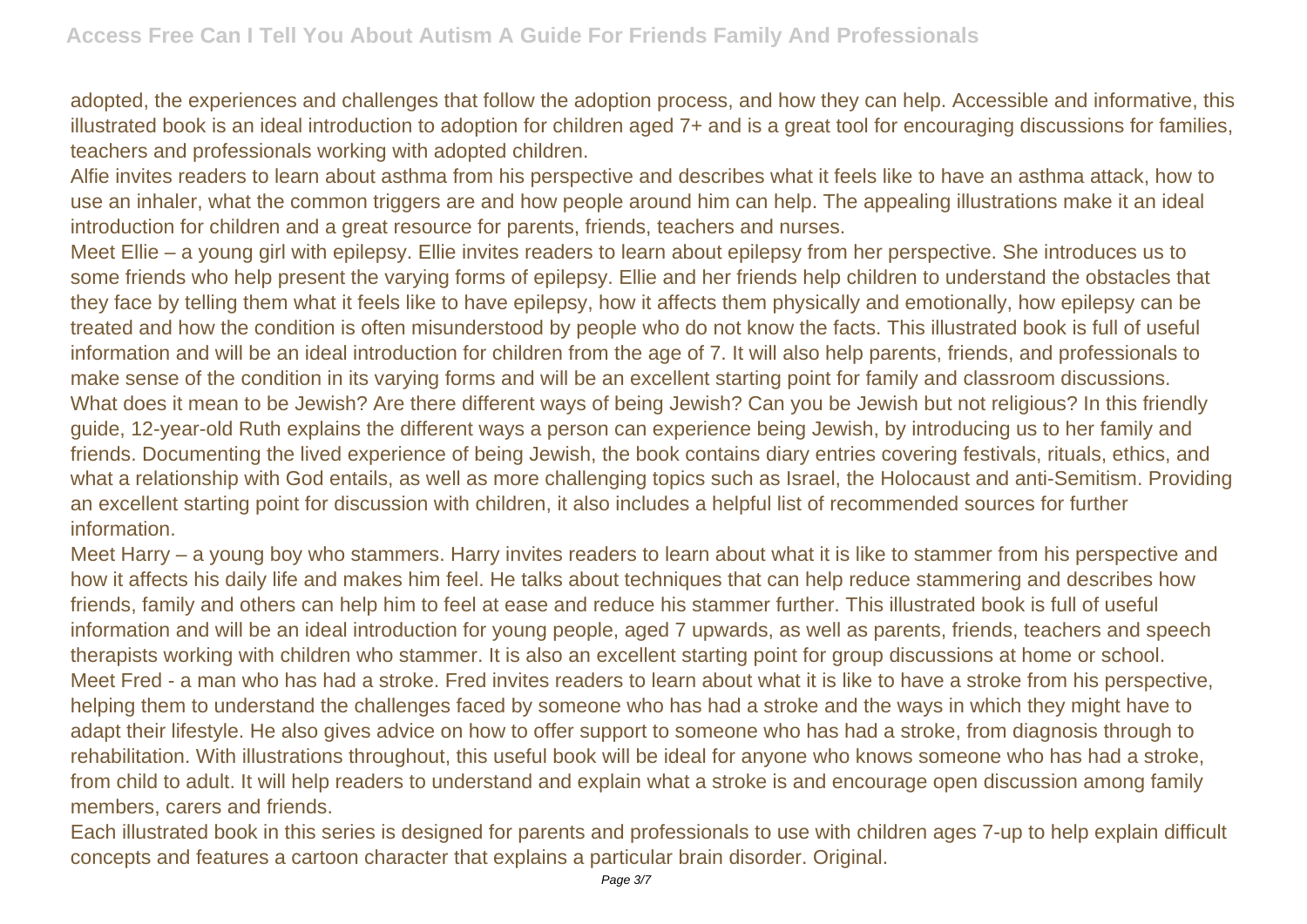Meet Harry - a young boy with sensory processing difficulties. Harry invites readers to learn about why he finds it hard to process sensory information effectively, and how even simple thing such as washing, dressing and coping with meal times can be challenging for him. He also talks about difficulties he faces at school and why large groups and loud noises are especially hard. He explains how other people can have different sensory processing issues and talks about what he and those around him can do to help. This illustrated book is ideally suited for readers aged 7 and upwards and occupational therapists, teachers, parents, family members and friends of those with sensory processing difficulties.

Meet Adam - a young boy with AS. Adam invites young readers to learn about AS from his perspective. He helps children understand the difficulties faced by a child with AS - he tells them what AS is, what it feels like to have AS and how they can help children with AS by understanding their differences and appreciating their many talents. This illustrated book is ideally suited for boys and girls between 7 and 15 years old and also serves as an excellent starting point for family and classroom discussions. This is the casebook of the world's only officially recognized UFO encounter that took place in the UK in December 1980. Previous accounts of the Rendlesham Forest incident have been flawed: people with axes to grind and little access to primary sources and discreditable single eyewitness accounts. Georgina Bruni has had access to police, Ministry of Defence and US military sources and her casebook reveals fresh information on the incident and the possible alien encounter that ensued. It includes interviews with those involved as well as other never-before-reported incidents in the area. The casebook also reveals details of the aftermath and the harsh treatment meted out to those who wavered from the "don't ask, don't tell" line of officialdom. 'While twenty years have passed, she brings new light to this story that just won't go away...' Major General Gordon E. Williams, USAF (Retired) Sam is a young boy with Dyscalculia, a lifelong condition that affects a person's ability to process numbers. It is now often compared to the way in which children with dyslexia struggle to process words. Written and illustrated from Sam's perspective, this is an excellent guide for helping children aged 7+ to understand and navigate Dyscalculia. Identifying signs, symptoms and co-occurence in child-friendly terms, Sam's story provides children with the reassurance and encouragement they need to seek help at home and at school. It also provides practical and powerful techniques for overcoming their symptoms, building self-confidence and achieving great success in life. For parents and teachers, it builds awareness around the profound and often crippling effect that Dyscalculia can have on various aspects of a child's dayto-day life, including their relationships with friends and family. It includes invaluable guidance on how to help at home and at school, as well as an extensive list of resources for those seeking additional support.

Meet Katie - a teenager with Obsessive Compulsive Disorder (OCD). Katie invites readers to learn about OCD from her perspective, helping them to understand what it is, how her obsessions and compulsions affect her daily life, and how people around her can help. With illustrations throughout, this will be an ideal introduction to OCD for both young people and older readers. It shows family, friends and teachers how they can support someone with the condition and will be an excellent way to start a conversation about OCD, in the classroom or at home.

Meet Maya. Maya always tries to be polite, and to remember to say 'thank you' but she wants to learn what it means to be truly grateful. Should she be grateful to her teachers for their hard work, even though they're only doing their job? Does she need to say thank you for the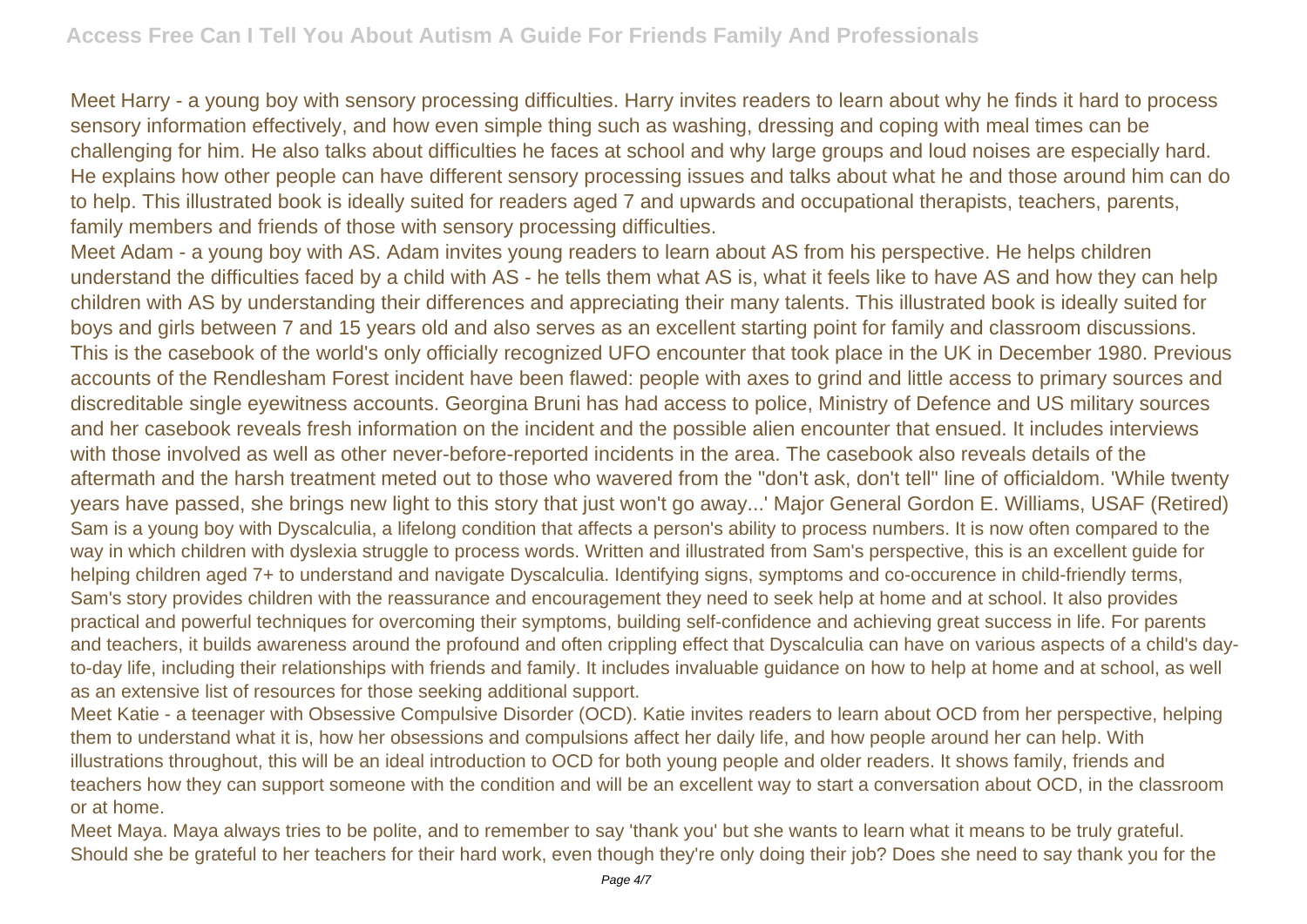gifts she doesn't really like - like the pink scarf Nani gave her last birthday? And when Laura gives her some earrings but later asks to copy her history project in return, should Maya be grateful and give her the thank you letter she has written? This illustrated book is an ideal conversation starter for children aged 7+, helping them to understand what gratitude means, recognise when it is appropriate, and develop their own ability to be genuinely grateful.

Meet Megan - a young girl who has an anxiety disorder. Megan invites readers to learn about anxiety from her perspective, helping them to understand why she sometimes feels anxious and how this affects her thoughts, feelings and behaviours. Megan talks about techniques she has learnt to help manage her anxiety, and how people around her can help. With illustrations throughout, this will be an ideal way to explore anxiety difficulties. It shows family, friends and teachers how they can support someone who experiences anxiety and will be an excellent way to start a conversation about anxiety, in the classroom or at home.

Meet Debbie - a young girl with diabetes type 1. Debbie invites readers to learn about this type of diabetes from her perspective, describing how it feels to have high and low blood sugar levels. She explains how she can monitor her blood sugar and controls it with medication. Debbie also talks about the challenges of having diabetes and lets readers know how she can be helped and supported. This illustrated book is ideal for young people aged 7 upwards, as well as parents, friends, teachers and nurses. It is also an excellent starting point for family and classroom discussions.

Meet Ben - a young boy with ADHD. Ben invites readers to learn about ADHD from his perspective. He helps children understand what it means to have ADHD and describes what it is and how it feels. Ben explains how he was diagnosed and what he has learnt about ways to relieve his ADHD symptoms, and how friends and adults can help at home and school. This illustrated book is full of useful information and will be an ideal introduction for young people, aged 7 upwards, as well as parents, friends, teachers and professionals working with children with ADHD. It is also an excellent starting point for family and classroom discussions.

Meet Rhidi. Rhidi has friends, but would worry about friendships and being good at making friends. Sometimes he would get so worried that he couldn't sleep or want to leave his house! Rhidi asks his classmates what they think friendship means and discovers so many different ideas! What does friendship really mean? How does one make friends? How can you be a good friend, and what can you do when things go wrong? The ideal conversation starter for children aged 7+, this illustrated guide helps children to understand what friendship is, as well the misunderstandings surrounding it.

Meet Mollie – a woman with an illness called ME (Myalgic Encephalomyelitis) or CFS (Chronic Fatigue Syndrome), and her family, Mike, Ellie and Eric. Mollie and her family help readers to understand what ME/CFS is, what it is like to have it and how it can affect their family life. Mollie can't always do things that other mums do because of her illness, which can sometimes be frustrating, but they share strategies that help them all to cope. The family also explain how ME/CFS can affect different people in different ways. This illustrated book is an ideal introduction to this often misunderstood condition. It shows family, friends and anyone who knows someone with the condition how they can support someone with ME/CFS, and their family.

Meet Jan. Jan is sometimes lonely. In this illustrated guide, he describes what loneliness feels like and how it affects him at home and school. He explains what he can do to feel less lonely, and how his teachers, family and friends can help him too. Child loneliness is an area of growing concern. This book is an ideal way to start a conversation about loneliness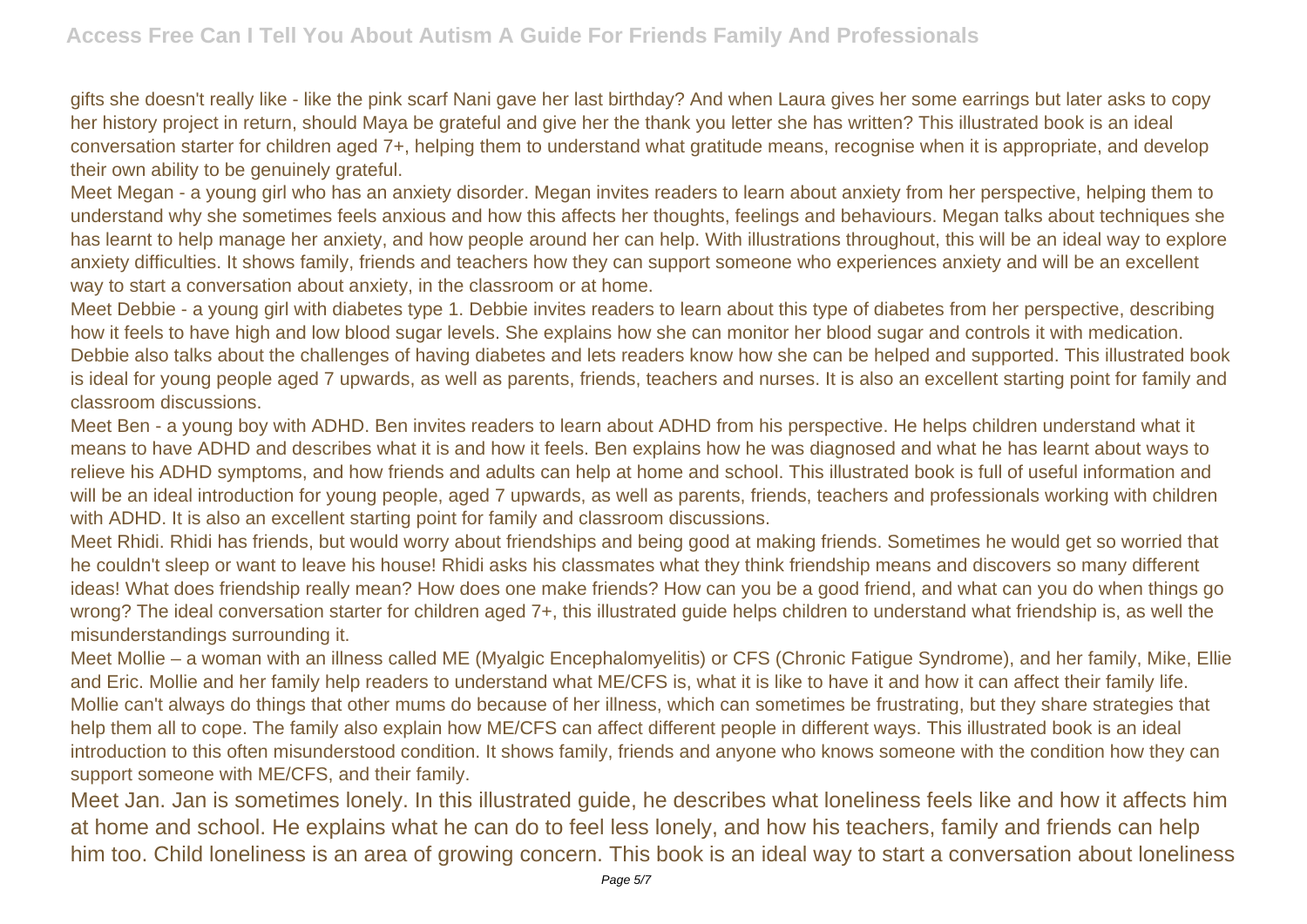with anyone aged 7 and above and to help children understand the importance of healthy solitude, as well as socialising. It also includes a useful list of recommended reading, organisations and websites for further information and support. Meet Maria - a woman with Multiple Sclerosis (MS). Maria tells the story of her holiday with her husband Ben, her children Cara and Dino, and Teddy the dog, which was interrupted when she began to feel dizzy, exhausted and weak. She explains how this led to her diagnosis and describes what MS is, how it affects her daily life and what others can do to help. This illustrated book will be an ideal introduction to MS for children from the age of 7, as well as older readers. It will help family, friends and carers to better understand and explain MS, and will be an excellent starting point for group discussions.

Meet Zoe - a young girl with dyslexia. Zoe invites readers to learn about dyslexia from her perspective. She helps readers to understand the challenges faced by a child with dyslexia, explaining what dyslexia is and how it affects her at home and at school. Zoe describes exactly why she finds reading, writing and words so difficult, and how other people can help her in these areas. This illustrated book is ideally suited for readers aged 7 and upwards, and will be an excellent way to start a discussion about dyslexia, in the classroom or at home.

Meet Danny - a boy with a peanut allergy. He explains that peanut allergies can be very serious, but once you know how to manage them, they don't have to get in the way of living a fun and full life. Danny talks about what a peanut allergy is, what do to in an emergency, and how his friends and family can help him to live a nut free life. He also shares advice on coping with a peanut allergy on special occasions and trips away. This illustrated book is ideally suited for readers aged 7 and upwards, and will be an excellent way to increase awareness about peanut allergies, in the classroom or at home. It also includes clear, useful information for parents and professionals.

Meet Asher - a teenager who self-harms to manage their feelings when it all feels like too much. The latest in the bestselling Can I Tell You About... series describes what self-harm is, along with the wide range of behaviours that qualify, why teens do it, and how to get help if you feel the need to self-harm. Reflecting on the different aspects of self-harming behaviour, including treatment of injuries and scars, this concise introduction dispels common myths and offers helpful resources to break the cycle of self-harm. By initiating the conversation around self-harm, this guide will offer alternative avenues for children and young adults to pursue when dealing with big feelings, such as professional counselling, distraction, and friends and family. This easy-to-read guide is suitable for readers 7+, along with their parents, teachers, and friends. All author royalties from the book will go towards the Charlie Waller Memorial Trust. Join Matt as he learns what hope means, and why it is important. Written to encourage discussion, this book is the perfect introduction for young people on this topic, and will help them develop their own understanding of what hope is,